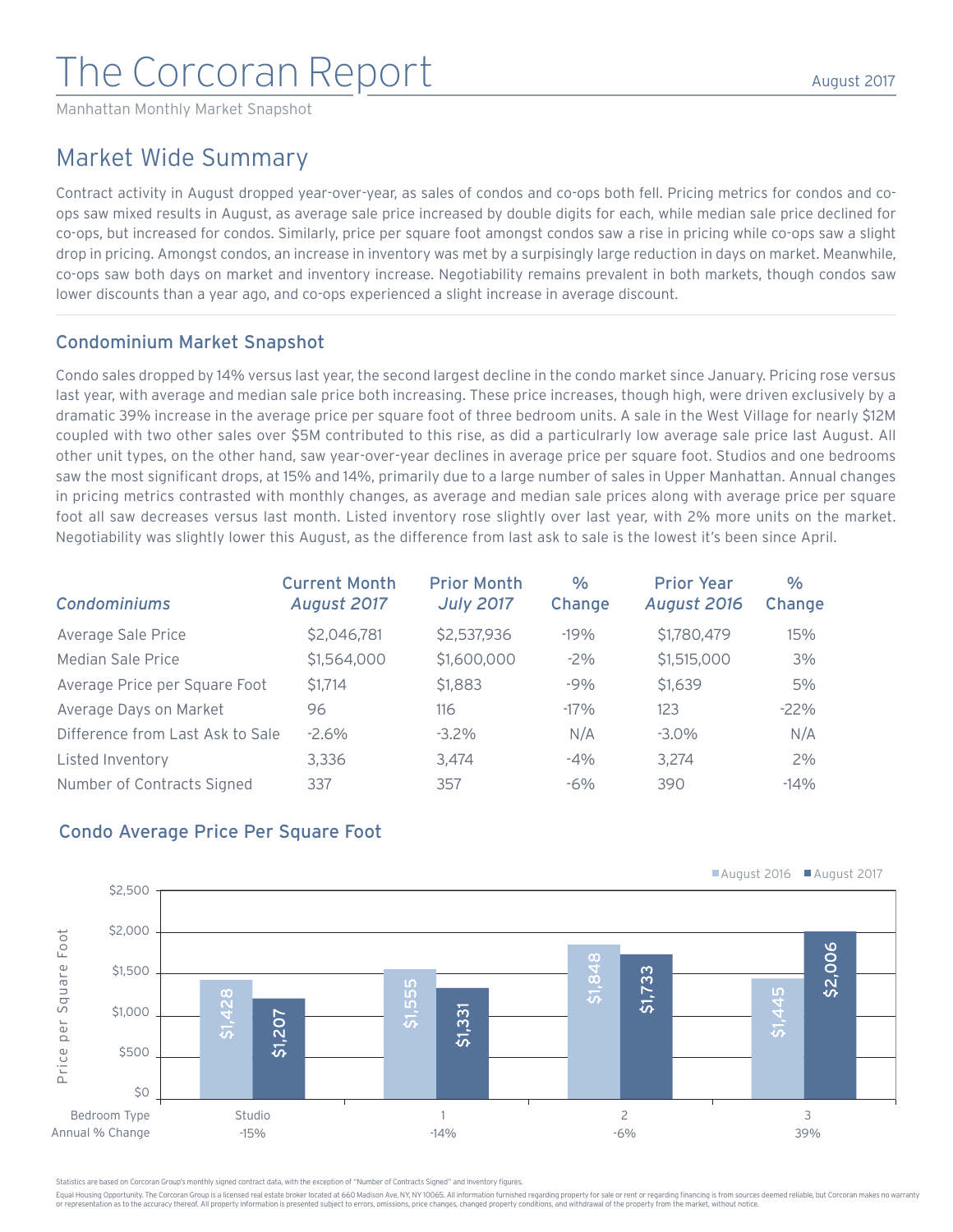# The Corcoran Report

Manhattan Monthly Market Snapshot

#### August 2017

#### Cooperative Market Snapshot

Co-op sales were down slightly in August, falling 3% as compared to last year. Average sale price saw a 13% rise, largely as a result of last year's abnormally low average sale price. Median price on the other hand was 6% lower than last year's price. Average price per square foot declined as well, albeit very modestly. There was a direct correlation with unit size and price change in August, with studios seeing price gains, one bedrooms seeing no change, and two and three bedroom units seeing declines in pricing. The decline in three bedroom price per square foot came largely as a result of an increase in sales of that unit type in Upper Manhattan, where almost a quarter of sales occured in August 2017, compared to none in August 2016. Days on market rose 16% compared to a year ago, due to there being six sales over \$5M as compared to just two last year, and these units spent an average of 223 days listed, compared to 152 days for the two units sold in that range last year. Negotiability was slightly greater than last month and last year, with difference from last ask to sale at -0.8% last month and -1.0% last year.

| Cooperatives                   | <b>Current Month</b><br>August 2017 | <b>Prior Month</b><br><b>July 2017</b> | %<br>Change | <b>Prior Year</b><br>August 2016 | $\%$<br>Change |
|--------------------------------|-------------------------------------|----------------------------------------|-------------|----------------------------------|----------------|
| Average Sale Price             | \$1,242,336                         | \$1,196,498                            | 4%          | \$1,098,623                      | 13%            |
| Median Sale Price              | \$790,250                           | \$815,000                              | $-3%$       | \$840,000                        | $-6%$          |
| Average Price per Square Foot  | \$1,102                             | \$1,185                                | $-7\%$      | \$1,114                          | $-1\%$         |
| Average Days on Market         | 99                                  | 84                                     | 17%         | 85                               | 16%            |
| Discount from Last Ask to Sale | $-1.2\%$                            | $-0.8\%$                               | N/A         | $-1.0\%$                         | N/A            |
| Listed Inventory               | 2.317                               | 2,540                                  | $-9%$       | 2,190                            | 6%             |
| Number of Contracts Signed     | 508                                 | 533                                    | $-5%$       | 522                              | $-3%$          |

# Co-op Average Price Per Square Foot